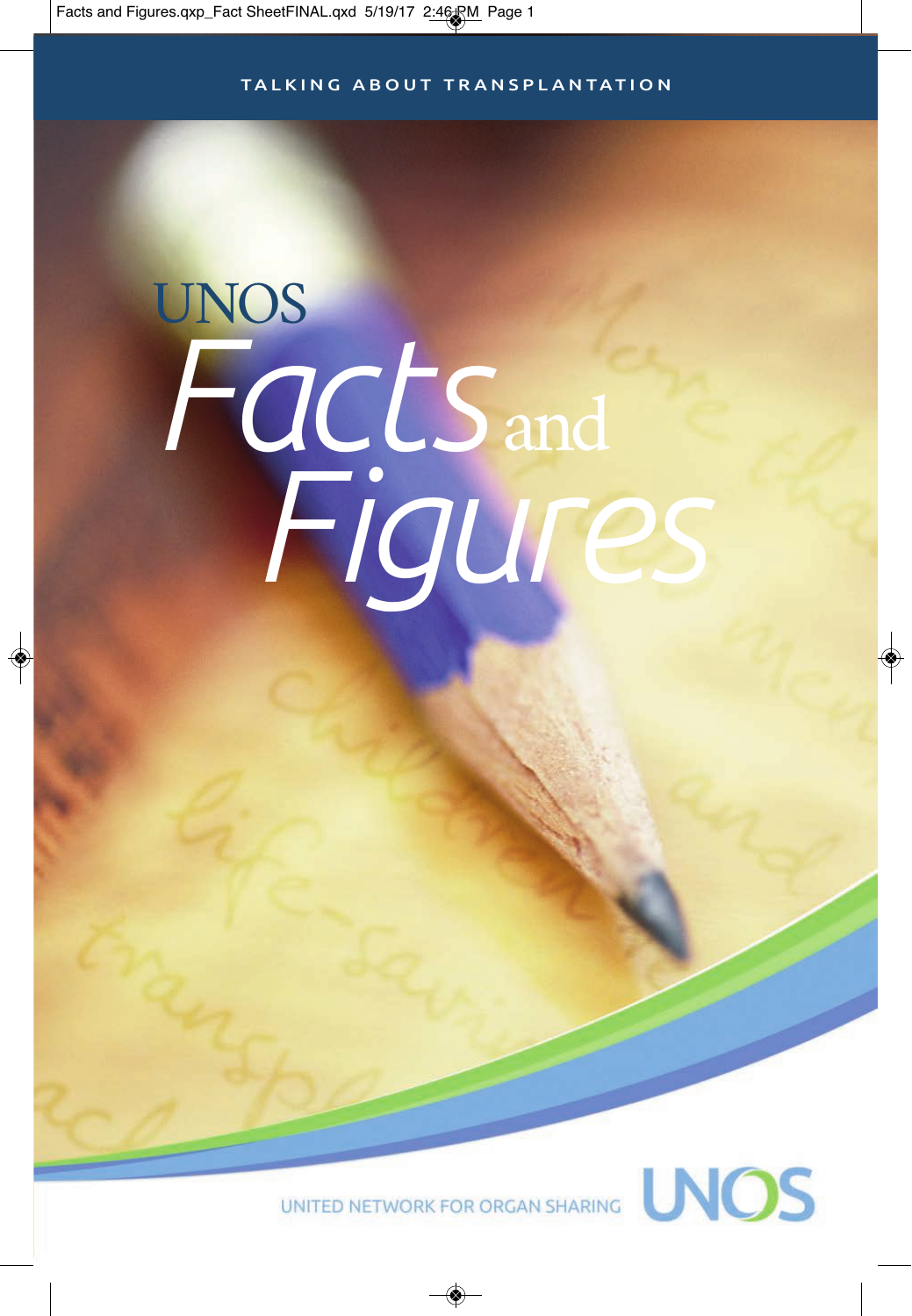Facts and Figures.qxp\_Fact SheetFINAL.qxd 5/19/17 2:46 PM Page 2

# United Network for Organ Sharing

The United Network for Organ Sharing (UNOS) coordinates the nation's organ transplant system, providing vital services to meet the needs of men, women and children awaiting lifesaving organ transplants. Based in Richmond, Va., UNOS is a private, nonprofit membership organization.

UNOS members encompass every transplant hospital, tissue matching laboratory and organ procurement organization in the United States, as well as voluntary health and professional societies, ethicists, transplant patients and organ donor advocates.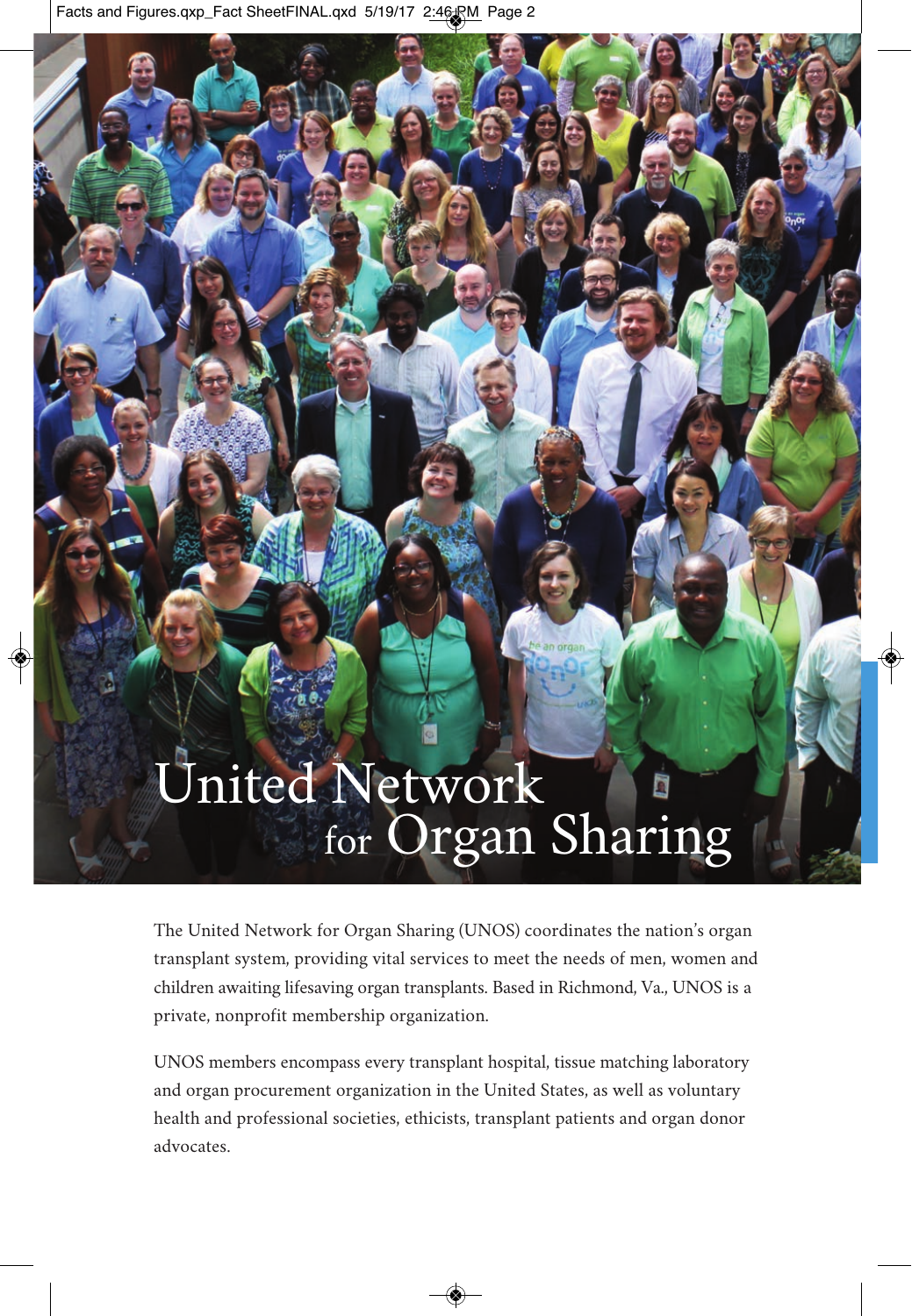## UNOS at work

UNOS assists the transplant community and the patients it serves in a number of ways:

- increasing public awareness of the critical need for donated organs and tissues
- maintaining the national organ transplant waiting list
- coordinating the matching and distribution of donated organs
- collecting and reporting data on transplant recipients, donors and outcomes
- serving as a forum to create and define organ sharing policies that maximize the use of donated organs
- establishing transplant physician and surgeon training and experience criteria for UNOS membership
- producing professional education tools
- providing extensive information about organ transplantation to patients, the public and the transplant community

More than 33,000 men, women and children received life-saving organ transplants last year.

## Funding

UNOS is a private, nonprofit IRS-designated 501(c)(3)organization. About 10 percent of UNOS' funding is derived directly from its federal contract. The rest of its operating budget comes from computer registration fees paid by members, project grants from foundations and corporations and tax-deductible charitable contributions.

*Facts*

and

*Figures*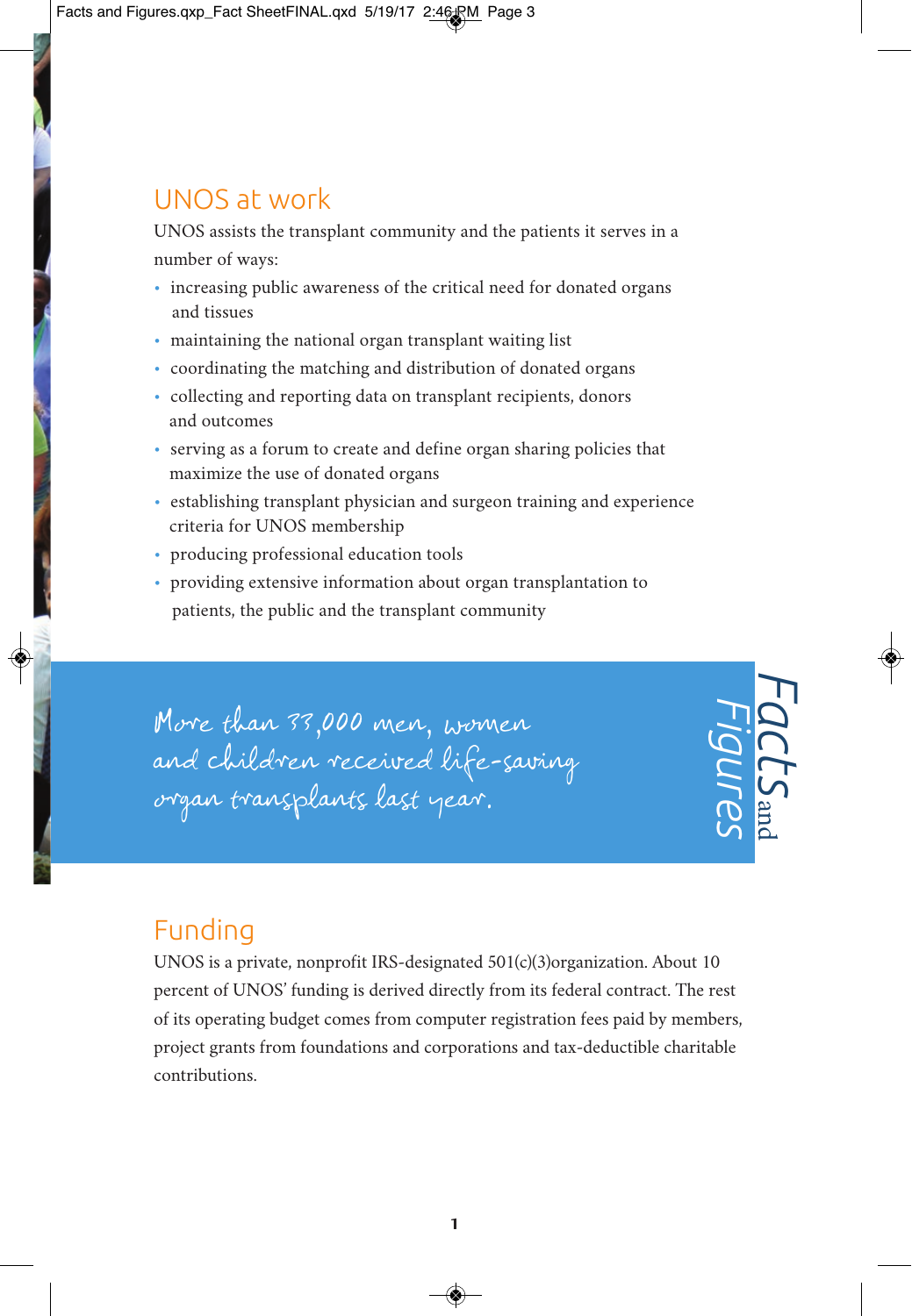Facts and Figures.qxp\_Fact SheetFINAL.qxd 5/19/17 2:46 PM Page 4



## Use of technology

To work effectively, UNOS must collect and provide highly detailed, instantly accessible information. At the same time, it must maintain a high level of security to protect the confidential medical records of individual patients and donors. As a result, UNOS develops and uses sophisticated technology that emphasizes accessibility and reliability.

 $UNet<sup>SM</sup>$  is UNOS' computer-based network for allocating donated organs and managing transplant data. Every organ sharing institution is electronically linked in a secure, real-time environment over the Internet so that donated organs can be placed as quickly as possible. While UNet<sup>SM</sup> utilizes the Internet for common accessibility to UNOS members, it employs highly secure encryption and password access to protect confidential medical data.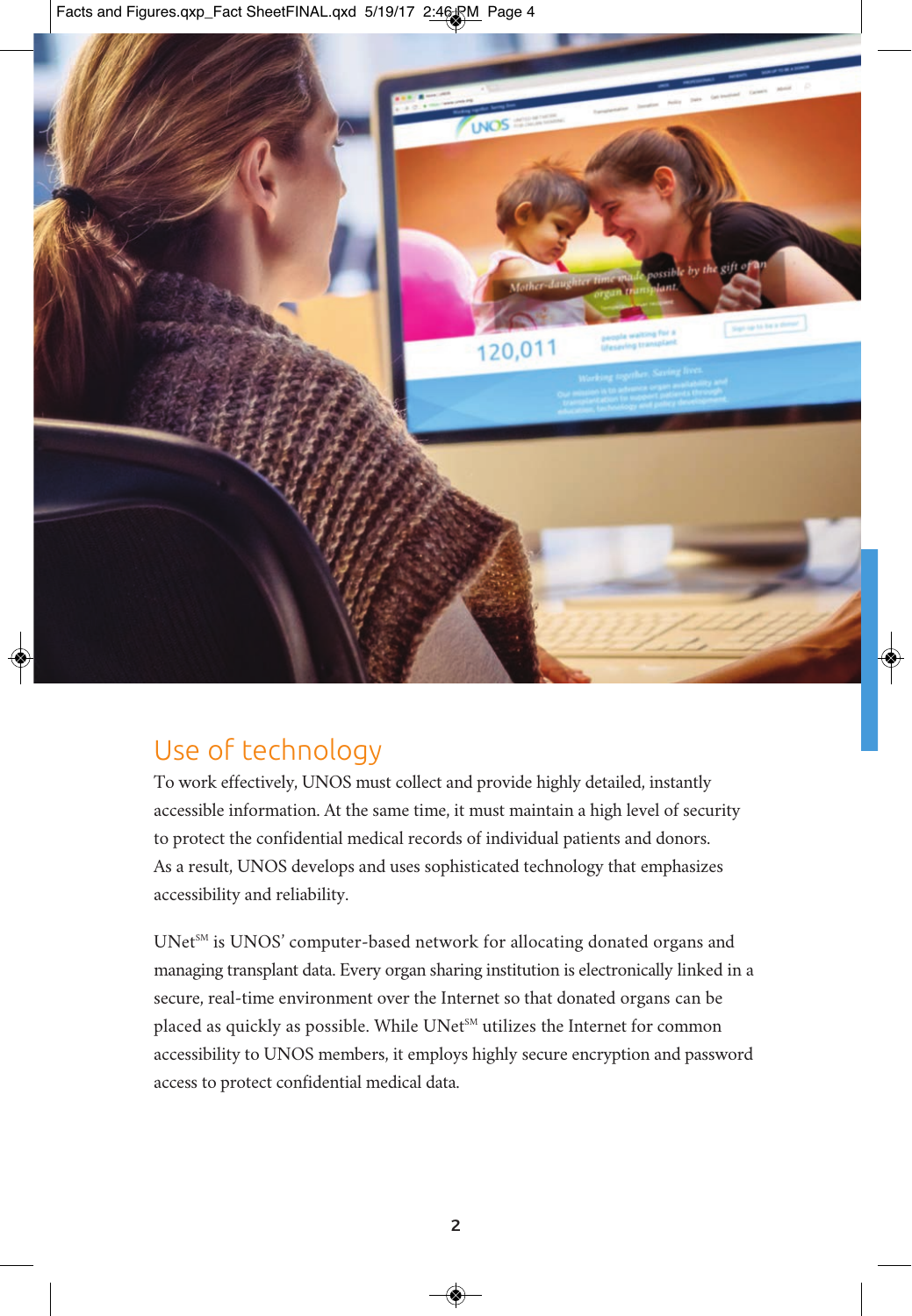## UNOS Web site

The UNOS Web site (www.unos.org), launched in March 1995, provides a wealth of transplant data, informational resources and news about UNOS and the process of organ donation and transplantation. The site is used by many people with an interest in transplantation, including the following:

- transplant patients and their families
- donor family members
- medical professionals
- news media
- potential living donors
- students

More than a half a million organ transplants have been performed in the U.S. since UNOS began keeping records in 1988.

## Utilizing data

About 25 full-time researchers and statisticians continually analyze and report data on transplant recipients, donors, outcomes and trends.

*Facts*

and

*Figures*

- Transplant professionals use the data to develop policies and practices to improve the likelihood of a successful donation or transplant.
- Public health researchers use the data to identify trends that will shape the future of the field.
- Patients and their families can assess their treatment options.
- The news media and the general public gain a greater understanding of the transplant system's achievements, as well as its ongoing challenge to meet the needs of people awaiting transplants.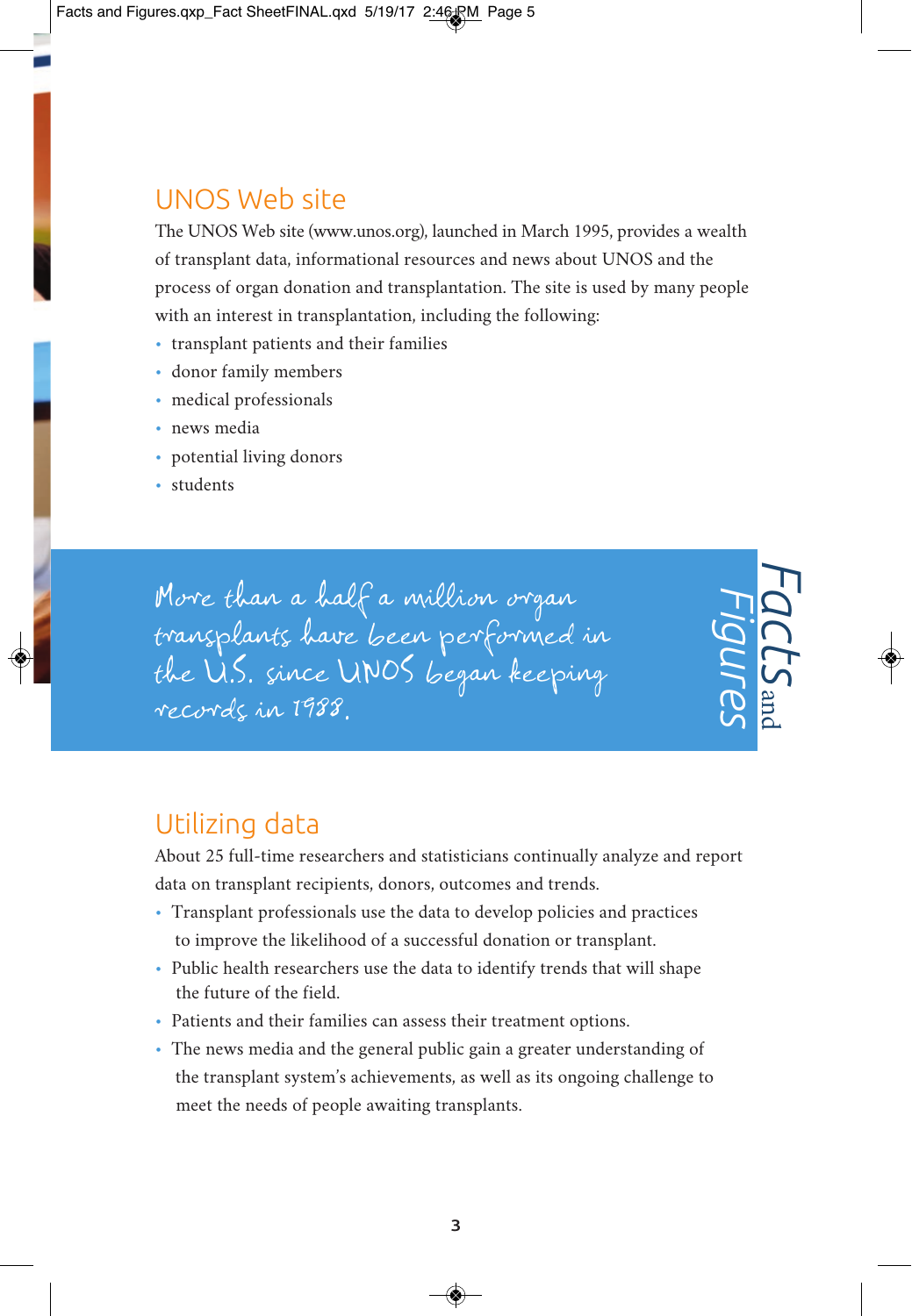# UNOS and the history of transplantation

## Development of organ transplantation

In 1954, the kidney was the first human organ to be transplanted successfully. Liver, heart and pancreas transplants were successfully performed by the late 1960s, while lung and intestinal organ transplant procedures were begun in the 1980s.

Until the early 1980s, the potential of organ rejection limited the number of transplants performed. Medical advances in the prevention and treatment of rejection led to more successful transplants and an increase in demand.

## UNOS' beginnings

UNOS originated in 1977 as an initiative of the South-Eastern Organ Procurement Foundation (SEOPF). SEOPF was the first organization to develop a computerized system to use medical information to match organ donors with transplant candidates.

SEOPF began the Kidney Center in 1982, with staff working around the clock to regionally place available organs. This operation evolved into the UNOS Organ Center.

## U.S. MILESTONES IN TRANSPLANTATION

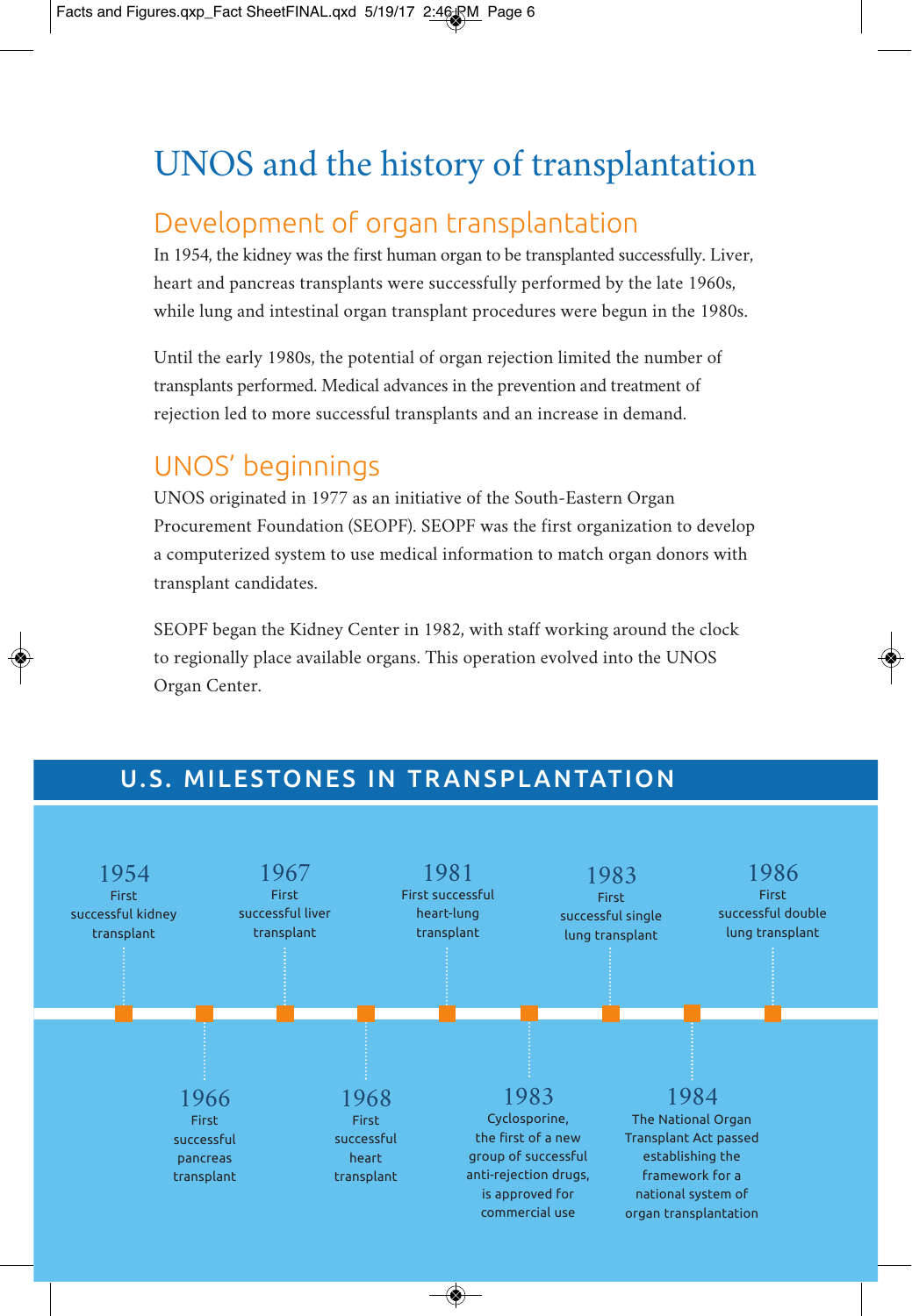UNOS was formally incorporated as an independent, non-profit organization in 1984 to meet the growing demand for transplants nationwide.

## National Organ Transplant Act

Also in 1984, Congress passed the National Organ Transplant Act, which prohibited the sale of human organs and called for a national Organ Procurement and Transplantation Network (OPTN) to facilitate organ recovery and placement. The act assigned the task of developing equitable organ distribution policies to the OPTN.

## UNOS and the OPTN

UNOS was first awarded the national OPTN contract in 1986 by the U.S. Department of Health and Human Services. It continues as the only organization ever to operate the OPTN.

In this capacity, UNOS has served as the forum by which the entire U.S. transplant community and the public continually improve the nation's transplant system.

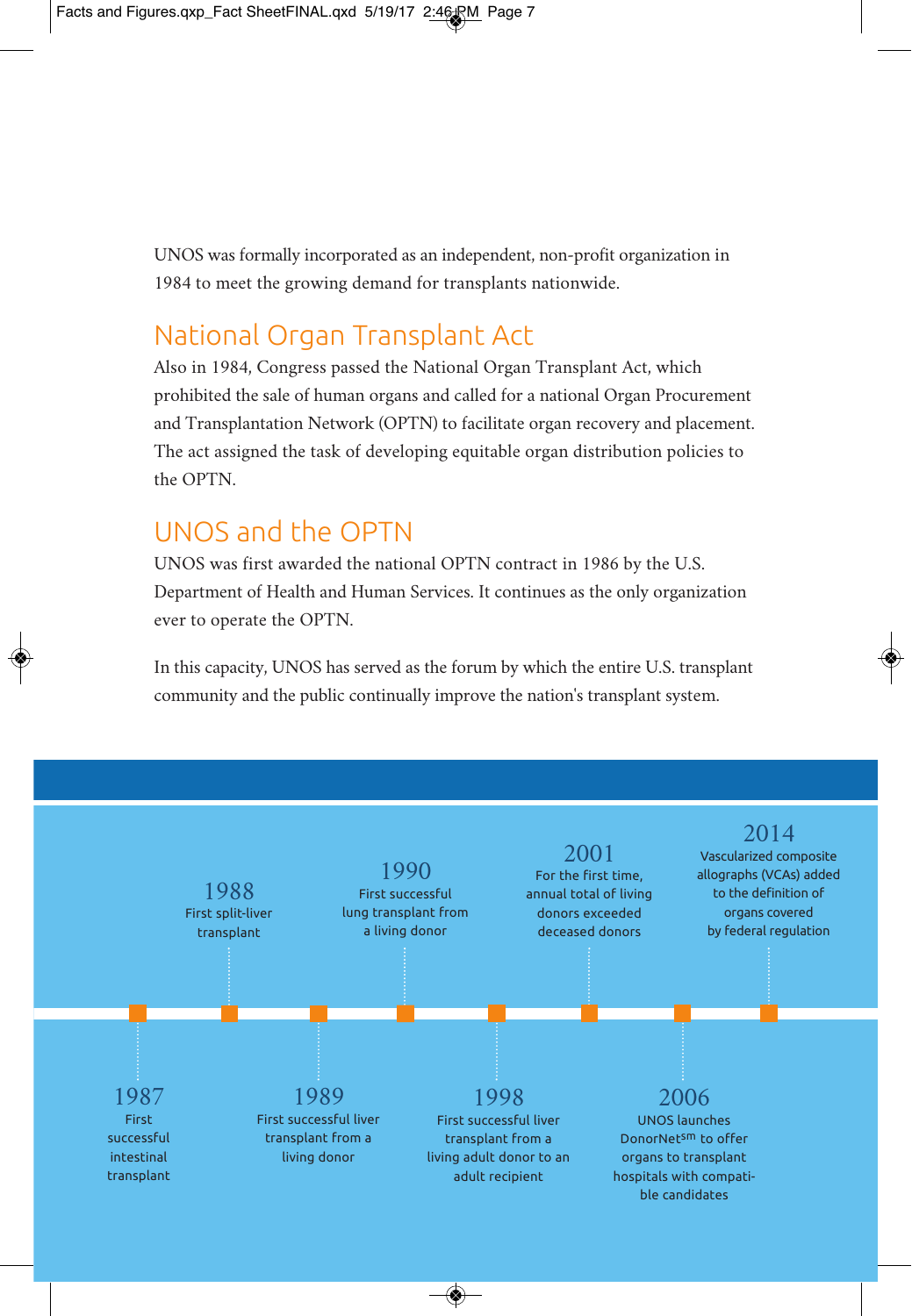# Developing transplant policy

## Board and committees

A 42-member board of directors makes policy decisions. Board members represent the diversity of professions and viewpoints within the field of organ transplantation.

To aid in its deliberations, the board receives input from more than 20 permanent and ad hoc committees. These committees address a variety of specific perspectives and interests, including the following:

- patient and donor family issues
- medical issues specific to the various transplantable organs
- needs and concerns of ethnic minorities and children needing transplants
- technical aspects of organ recovery and matching
- ethical principles
- collection and reporting of scientific data

## OPTN/UNOS committees

Data Advisory Committee Ethics Committee Executive Committee Finance Committee Histocompatibility Committee Kidney Transplantation Committee Liver and Intestinal Organ Transplantation Committee Living Donor Committee Membership and Professional Standards Committee Minority Affairs Committee Operations and Safety Committee Organ Procurement Organization Committee Pancreas Transplantation Committee Patient Affairs Committee Pediatric Transplantation Committee Policy Oversight Committee Thoracic Organ Transplantation Committee Transplant Administrators Committee Transplant Coordinator Committee Vascularized Composite Allograft Transplantation Committee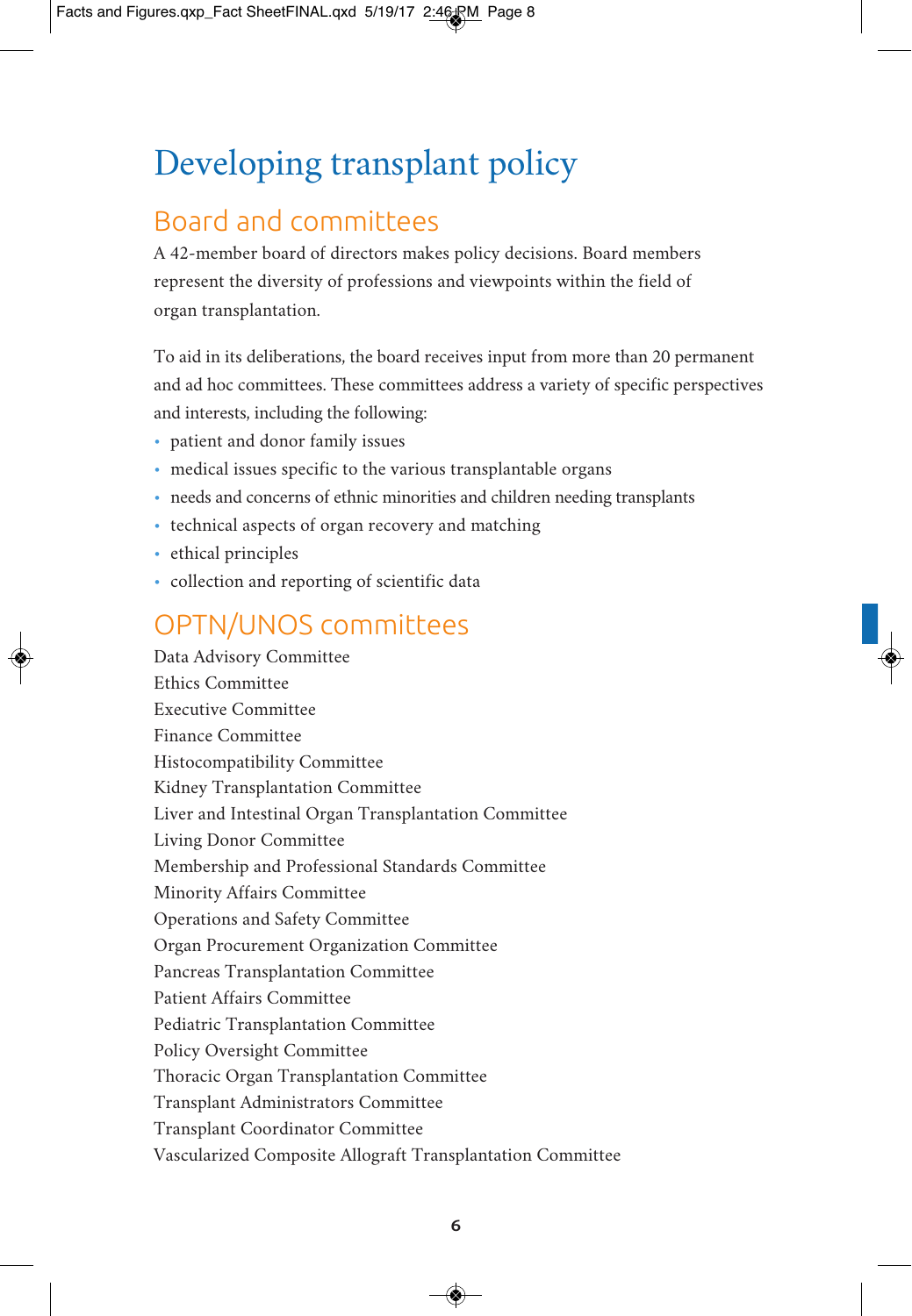#### **Ad Hoc Committees**

Ad Hoc Disease Transmission Advisory Committee Ad Hoc International Relations Committee

### Regions

UNOS has established 11 geographic regions for administrative purposes. Each region is assigned a UNOS staff administrator to assist in coordinating regional activities.

To ensure geographic representation, each region is represented on the board of directors and on each permanent standing committee.

## UNOS REGIONAL MAP

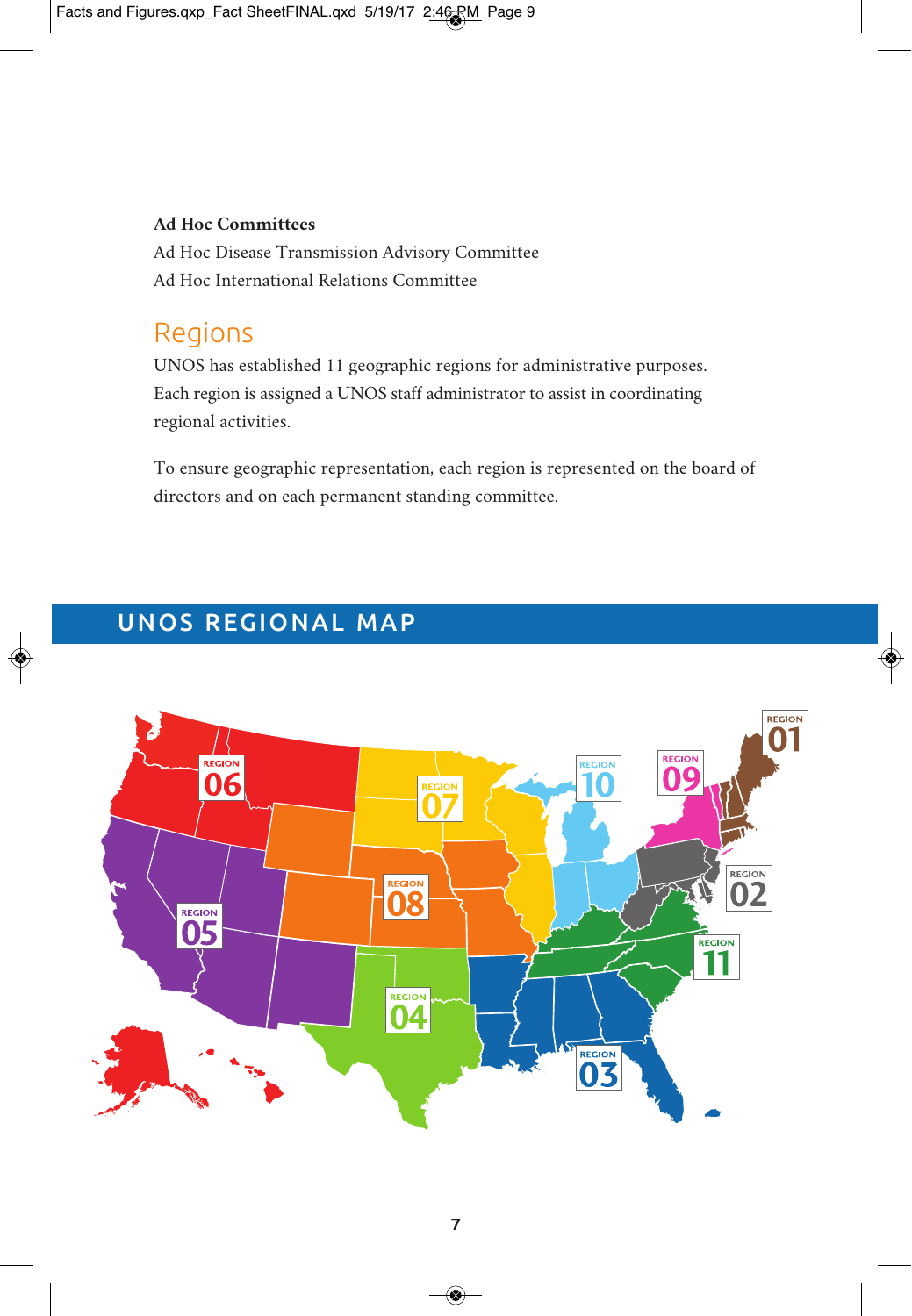## Policy development process

UNOS strives to achieve consensus in policy development. The field of organ transplantation depends on the cooperation of many people and organizations, and it is vital to ensure that the perspectives of all interested parties are heard and addressed.

Each committee typically meets two to four times per year. Based on current discussion and data analysis, the committee may draft a new or revised policy to address a particular issue.

UNOS publishes all substantial policy proposals for public comment\* by other committees, the various UNOS regions and interested persons or organizations. The sponsoring committee will consider all comments received before it makes a final recommendation to the board. The board then considers policy proposals in light of the input received.

While the UNOS board approves OPTN policies for voluntary application, these policies are subject to review and approval by the U.S. Department of Health and Human Services before they can become binding under federal regulation. The UNOS board also acts independently on issues that are not within the responsibilities of the OPTN.

## An evolving forum

Continuing advances in the science and practice of organ transplantation require ongoing refinement of policy. To ensure the best possible solutions for patients awaiting transplantation, the policy development process is

- inclusive–encouraging participation by interested persons and organizations;
- responsive–assessing and modifying policies to remain current with the field;
- equitable–helping to ensure that all patients have an equal chance of receiving a suitable organ; and
- evidence based–making decisions based on extensive and valid scientific data and analysis.

View public comment notices at *OPTN.transplant.hrsa.gov>Governance>Public Comment.*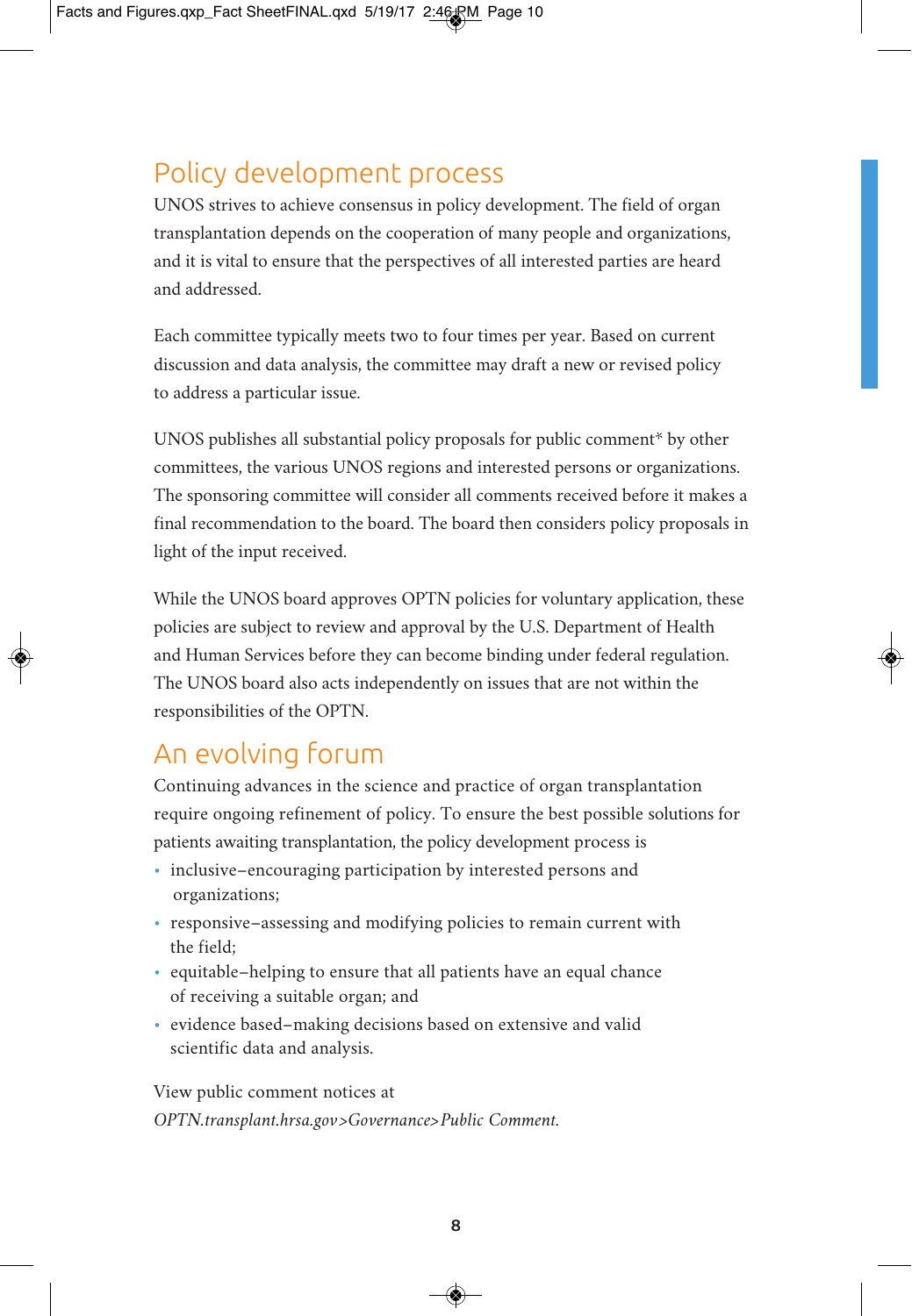In a single year, more than 10,000 volunteers within and beyond the transplant community devote thousands of hours to UNOS' life-critical mission.

*Facts* and *Figures*

## Prioritizing patients for transplantation

Each organ type has its own individual distribution policy, reflecting the unique medical considerations of each type of transplant. However, certain general factors apply to all organ allocation policies:

- Patients who are close biological matches with a particular donor offer (including blood type, body size and/or tissue typing match) are given priority. Closer matching tends to result in better long-term survival after transplantation.
- For heart, liver and intestinal organs, patients whose medical status is most urgent receive priority over those whose medical status is not as urgent.
- When possible, organs are offered first to patients locally, then to a larger region, then nationally. This is done to minimize organ preservation time, which is associated with better transplant survival. However, there are exceptions to this sequence for particularly well-matched organ offers and for the most urgent category of liver patients.
- The policies strive to ensure equivalent access for patients who might be at a disadvantage because of the progression of their disease or their ability to receive suitable organ offers. For example, most policies afford children special priority because of the medical risks they face while awaiting transplant.
- Waiting time is used to break ties between patients who are similar in other respects. Patients who have waited longer at their current medical status receive priority over those who have waited less time.

The UNOS computer system is programmed to consider each of these issues automatically when matching donor organs to patients awaiting a transplant. Therefore, the patients ranked highest will be those who have both the greatest need and greatest likelihood for a successful transplant.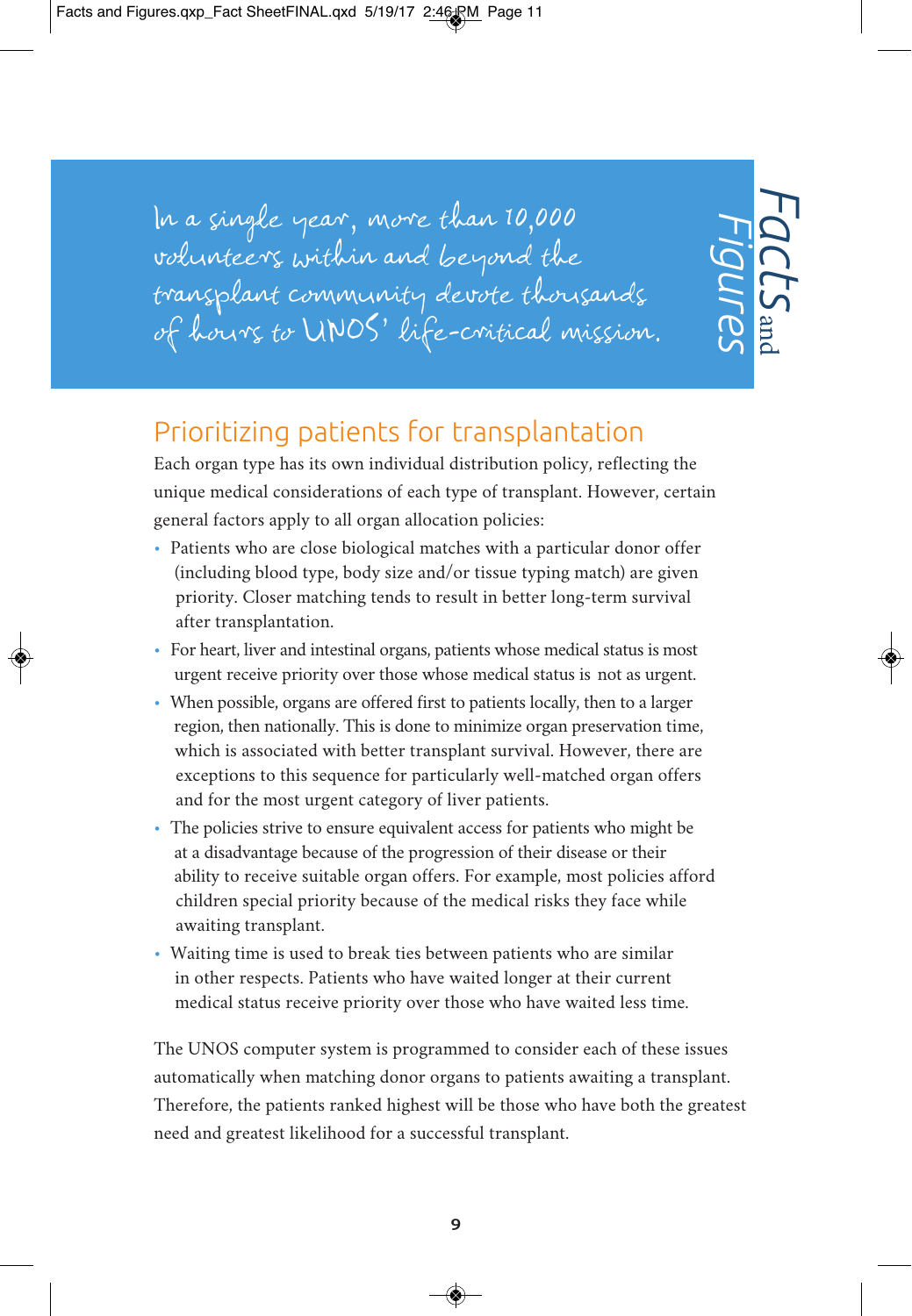# Matching organs with patients in need The organ offer process

When a deceased organ donor is identified, a transplant coordinator from an organ procurement organization enters medical information about the donor into the UNOS computer system.

The system then matches the donor's medical characteristics with the medical information of candidates awaiting a transplant. The computer generates a ranked list of patients for each organ recovered from the donor.

The transplant team of the first person on the match run is offered the organ needed. Often the top-ranked patient may not get the organ for one of several reasons, including the following:

- he or she cannot be located or cannot reach the hospital in time for a transplant
- he or she is temporarily too sick to receive a transplant
- the medical team believes the organ would not benefit the candidate due to the donor's age or medical condition
- medical tests performed after the initial offer show the candidate's immune system would likely reject the organ

If an offer is turned down for one transplant candidate, the organ is offered to the next candidate on the match run. These offers continue until the organ is placed or until no potential recipient can be located in time for a successful transplant.



Every year the Organ Center assists transplant organizations by offering over 10,000 organs and lining up transportation for more than 2,000 organs.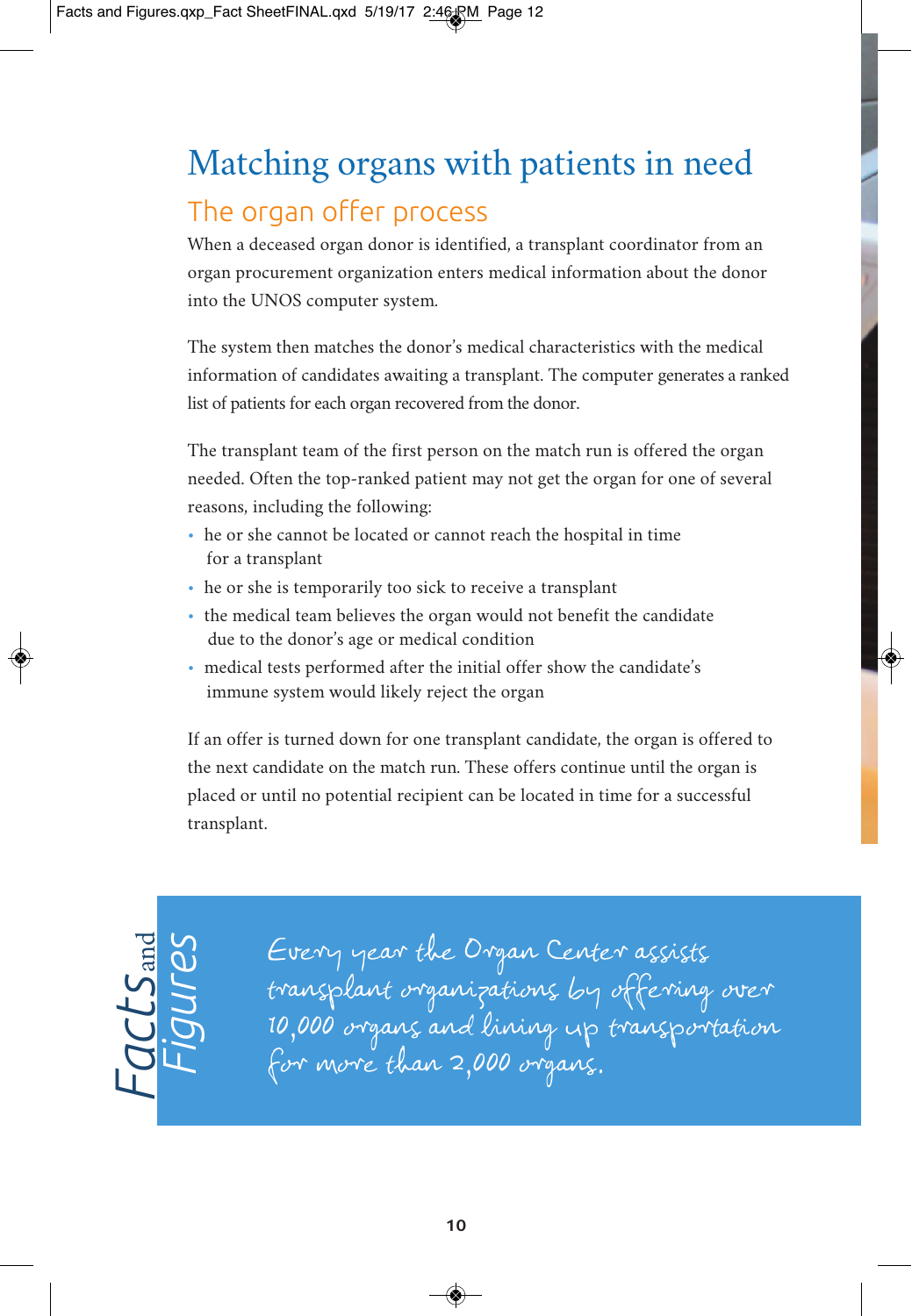Facts and Figures.qxp\_Fact SheetFINAL.qxd 5/19/17 2:46 PM Page 13



## UNOS Organ Center

The UNOS Organ Center places many organs and also helps members with running computer matches, arranging transport for organs, updating patient records and providing information about organ sharing policies.

The Organ Center is staffed 24 hours a day, seven days a week, 365 days a year. If a catastrophe prevents use of the current facilities, operations can be switched in minutes to a fully equipped disaster recovery site.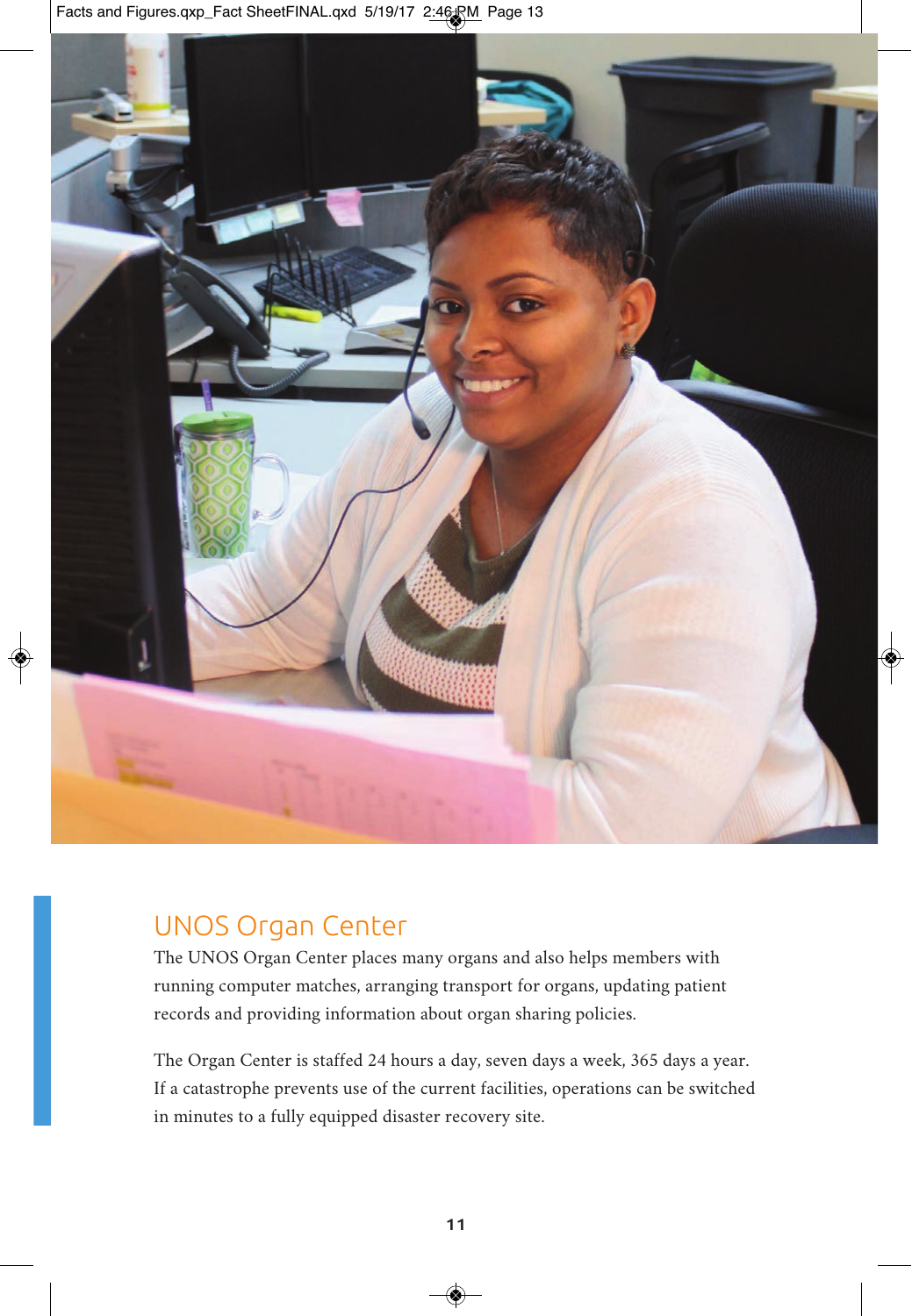# Addressing the donor shortage

## Increasing organ availability

Transplantation has saved and enhanced the lives of more than 700,000 people in the United States. It is the leading form of treatment for many forms of endstage organ failure.

With this success, however, has come increasing demand for donated organs. Today, more than 117,000 people are awaiting transplants nationwide. Sadly, about 20 patients die every day while awaiting an organ.

Living donation (transplanting all or part of an organ from a living person) has dramatically increased the number of transplants performed. In addition, UNOS has enacted a number of policies to encourage more efficient use of available organs, such as "splitting" livers from deceased donors to allow two recipients to be transplanted.

The only long-term solution to the organ shortage, however, is for more people to agree to become organ donors. UNOS works closely with medical professionals to increase their understanding and support of the organ donation process. UNOS also works closely with the U.S. Department of Health and Human Services (HHS) and national organizations such as Donate Life America to foster the public's knowledge and commitment regarding organ donation.

UNOS staff will gladly address any questions you may have about organ donation and transplantation.

**United Network for Organ Sharing 700 North 4th Street Richmond, VA 23219 www.unos.org askunos@unos.org (804) 782-4800**

12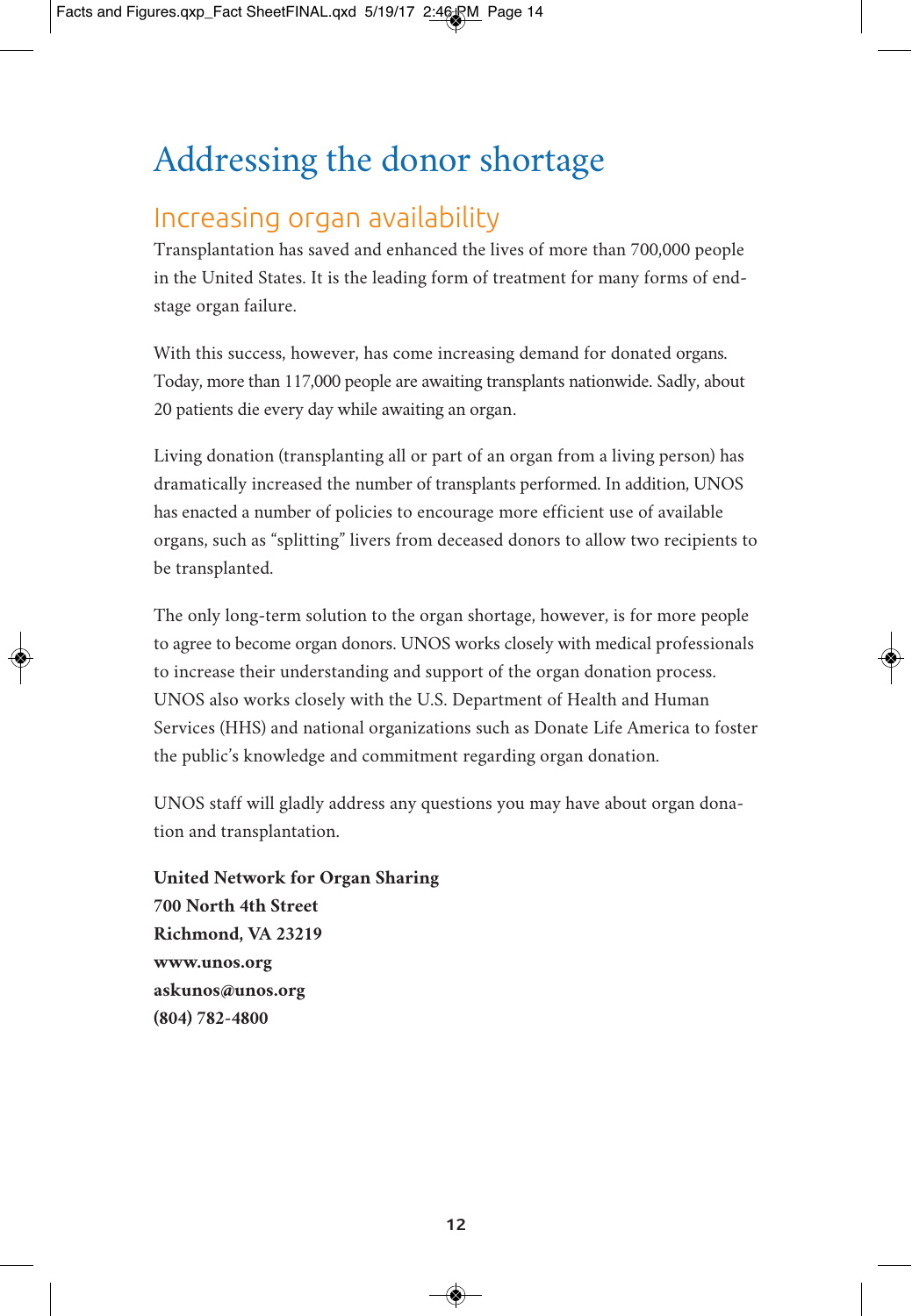## How you can help

## Working together. Saving Lives.

UNOS is a non-profit 501(c)(3) organization, certified by the Better Business Bureau's Wise Giving Alliance.

Since 1988, UNOS has facilitated more than a half million organ transplants! Our success is possible thanks to the selfless gifts of organ donors and donor families, and the tireless efforts of our members, volunteers, and staff. Our mission is to save as many lives as possible through organ transplantation by:

- increasing organ donations and increasing transplants
- making the organ transplant system as fair, safe and efficient as possible
- helping transplant candidates and recipients make informed health choices (go to www.transplantliving.org)
- promoting best practices among transplant professionals
- collecting, analyzing and sharing clinical transplant data to improve care and outcomes
- celebrating organ and tissue donors and inspiring others to be as generous (go to www.donormemorial.org)

# UNOS begins with YOU!

## Become part of the solution!

- Sign up to be an organ and tissue donor by visiting www.unos.org.
- Promote organ, eye and tissue donation in your community. Contact your local Organ Procurement Organization or tissue bank and see how you can help.
- Make a charitable contribution to UNOS. For more information go to www.support.unos.org.